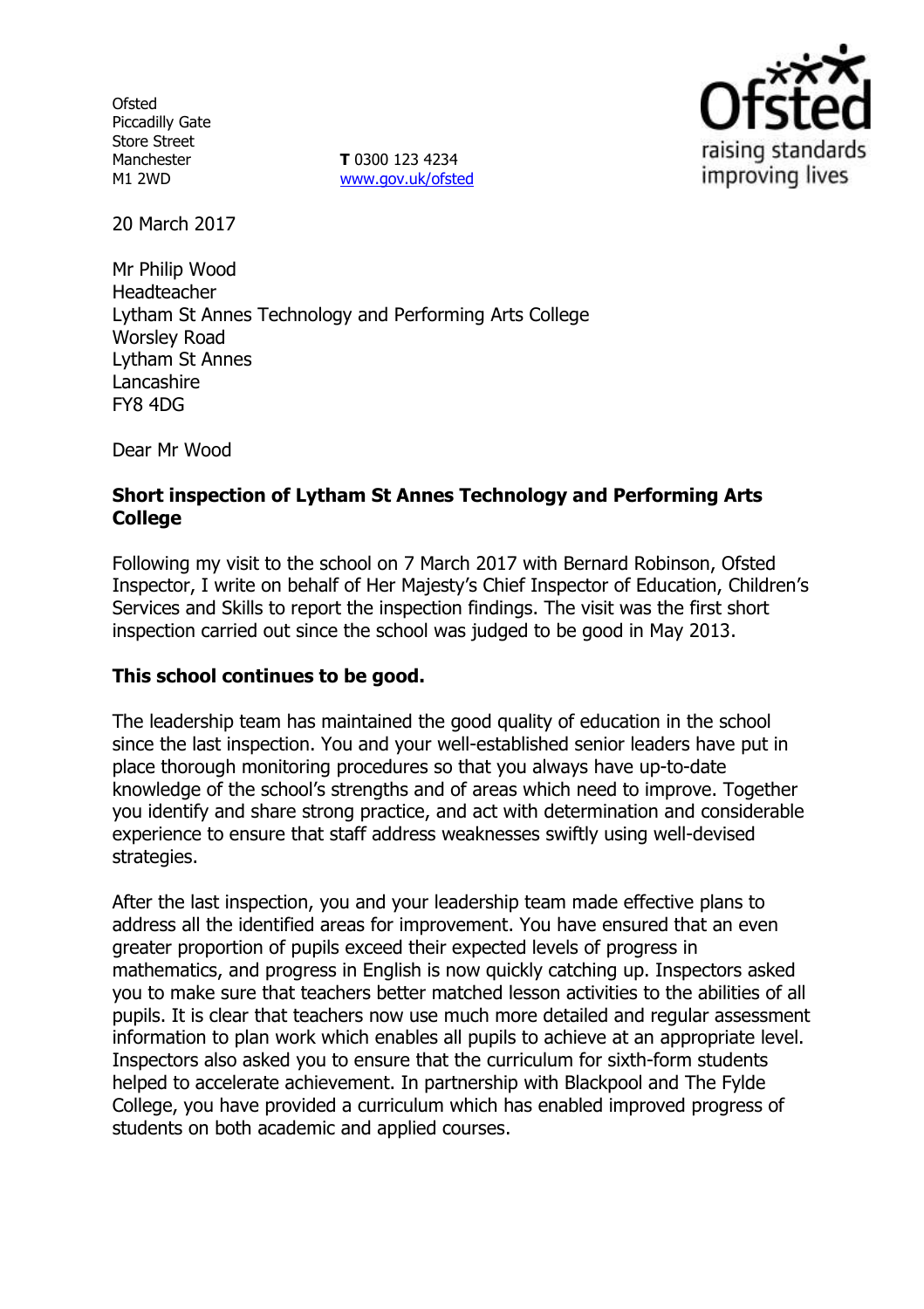

Governors of your school bring a wide range of academic, business and educational skills to their role and give of their time generously. They put the interests of pupils before any other considerations. During the inspection, they provided detailed and strong evidence of the benefits of their policy of providing a reduced curriculum for some pupils. Although this policy has restricted the numbers entered for the English Baccalaureate, it has provided much-needed time for some pupils to improve their results in English and mathematics and builds on the school's significant and longstanding strengths in performing arts. Evidence from last year shows that, on leaving Year 11, all pupils involved were able to pursue their chosen educational courses, apprenticeships or training at an appropriate level. The governors' decision to apply for the school to become an 11 to 16 institution, with no sixth form from September 2017, is also based on sincerely held convictions about what is best for the students at this school. They recognise that there are several local 16 to 18 institutions with greater financial and staffing resources to provide a much wider curriculum.

You and your staff know pupils very well both pastorally and academically. Your staff team provides a caring, supportive and well-structured learning environment where pupils feel safe, happy and academically challenged. During the inspection, we observed consistently good behaviour in lessons and around the school. Pupils were polite and courteous to teachers and to each other. They listened carefully and worked hard. Staff applied the agreed behaviour policy consistently well and skilled work with vulnerable pupils over time has ensured that no pupil ever has a fixedterm exclusion from school. However, school records and the views of a minority of pupils, staff and parents indicate that a small number of pupils do not always meet the school's high expectations of behaviour and this sometimes disrupts lessons. Your staff are tenacious in following up incidents of minor disruption in their determination to maintain a consistently calm and purposeful learning environment.

# **Safeguarding is effective.**

Staff have undertaken significant training and are aware that safeguarding pupils is the responsibility of all and, as a result, your school is a very vigilant community. Questionnaires indicate that parents have a high level of confidence in the systems and policies that you have put in place to keep your pupils safe from physical and emotional harm. Staff have carried out all the checks necessary to ensure that adults in school are suitable to work with children and young people.

In assemblies, during themed days and in everyday lessons, teachers and visitors help pupils to understand how to keep themselves safe from the dangers presented by the internet and social media. Strong firewalls and filtering systems ensure that no one can access inappropriate websites while in school.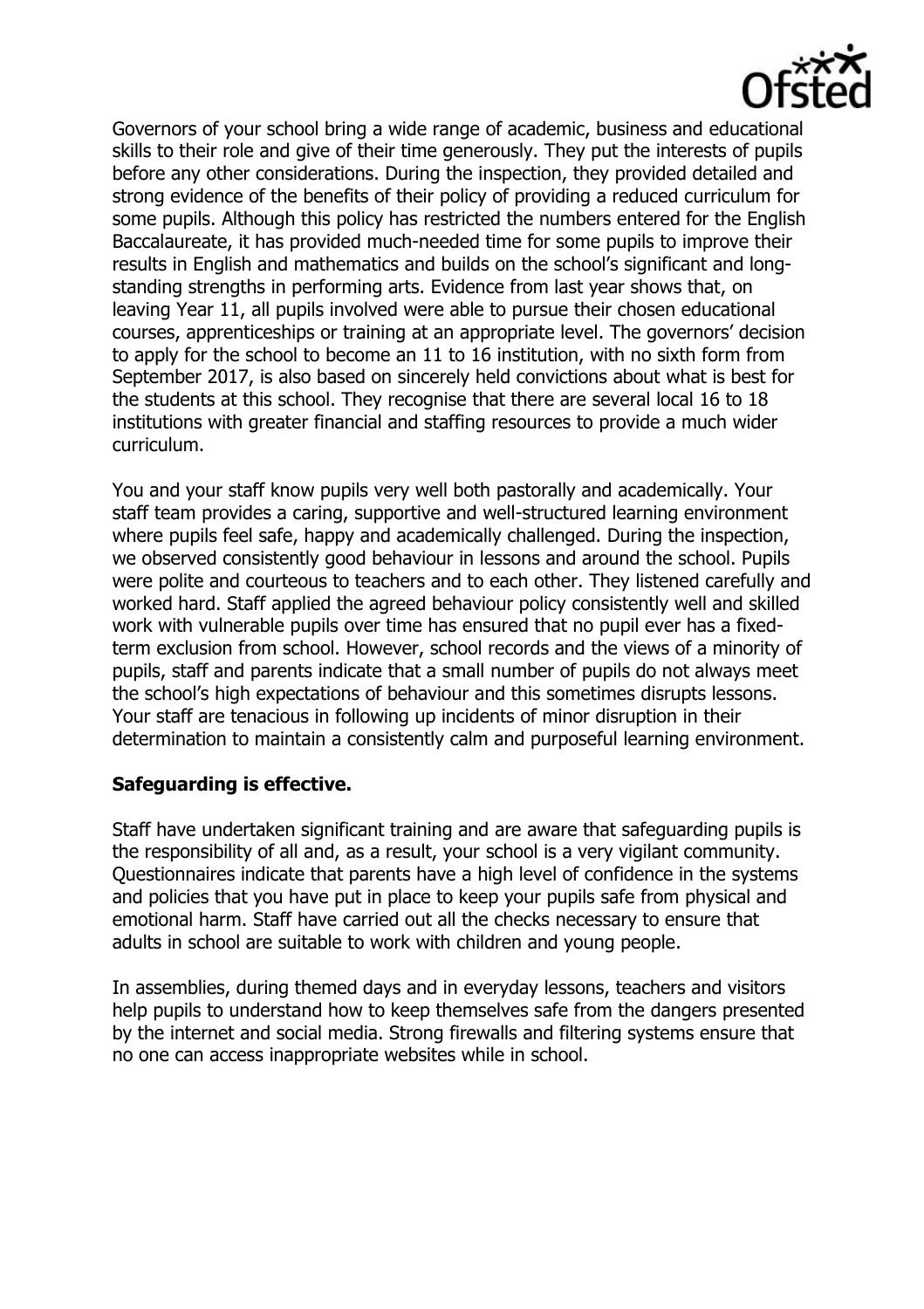

# **Inspection findings**

- Your own self-evaluation recognises that disadvantaged pupils and low-ability pupils have not been making as much progress as they should in comparison with other pupils nationally. You have made these pupils a high priority and have used the pupil premium funding to good effect. Your staff have analysed in detail the specific social, behavioural and learning needs of individuals and targeted funding very precisely to provide high-quality personalised support. During the inspection, we saw many examples of exceptionally effective interventions for disadvantaged pupils of all abilities. We also observed very effective teaching of disadvantaged and low-ability pupils in subject-specific breakfast clubs and in lessons. Detailed planning and frequent tracking of progress allow teachers to guide highly skilled teaching assistants in their work with individuals and small groups. You have invested well in middle- and seniormanagement responsibilities specifically to monitor closely and frequently the progress of disadvantaged pupils. There is clear evidence, from school assessments and the work in pupils' books and files, that disadvantaged pupils and low-ability pupils are now making stronger progress. However, although differences are diminishing, neither disadvantaged pupils nor low-ability pupils have yet caught up with the progress of their peers.
- Your own analysis of teaching and assessment information indicates that standards in English have been lower than they should be. Evidence from this inspection shows that you have now transformed the teaching of English by effective use of performance management and the recruitment of a very experienced subject leader and a significant number of English teachers new to the school. Pupils of all abilities enjoy English lessons and are now making strong progress.
- Improving reading scores and the enjoyment of reading has been a significant part of your drive to raise achievement in English. The introduction of a structured reading scheme has had an enormously positive impact on reading scores, especially those of low-ability pupils and disadvantaged pupils. Pupils' enjoyment of reading has also increased and the number of books they borrow from the library has almost trebled in two years. My inspector colleague heard readers of low ability and high ability, including those who were eligible for catch-up funding because of low scores at the end of Year 6. All read fluently, accurately and with enjoyment, and spoke very highly of the range of books available from the school library. One pupil said, 'There are so many exciting books for my reading level that I always find it difficult to choose.'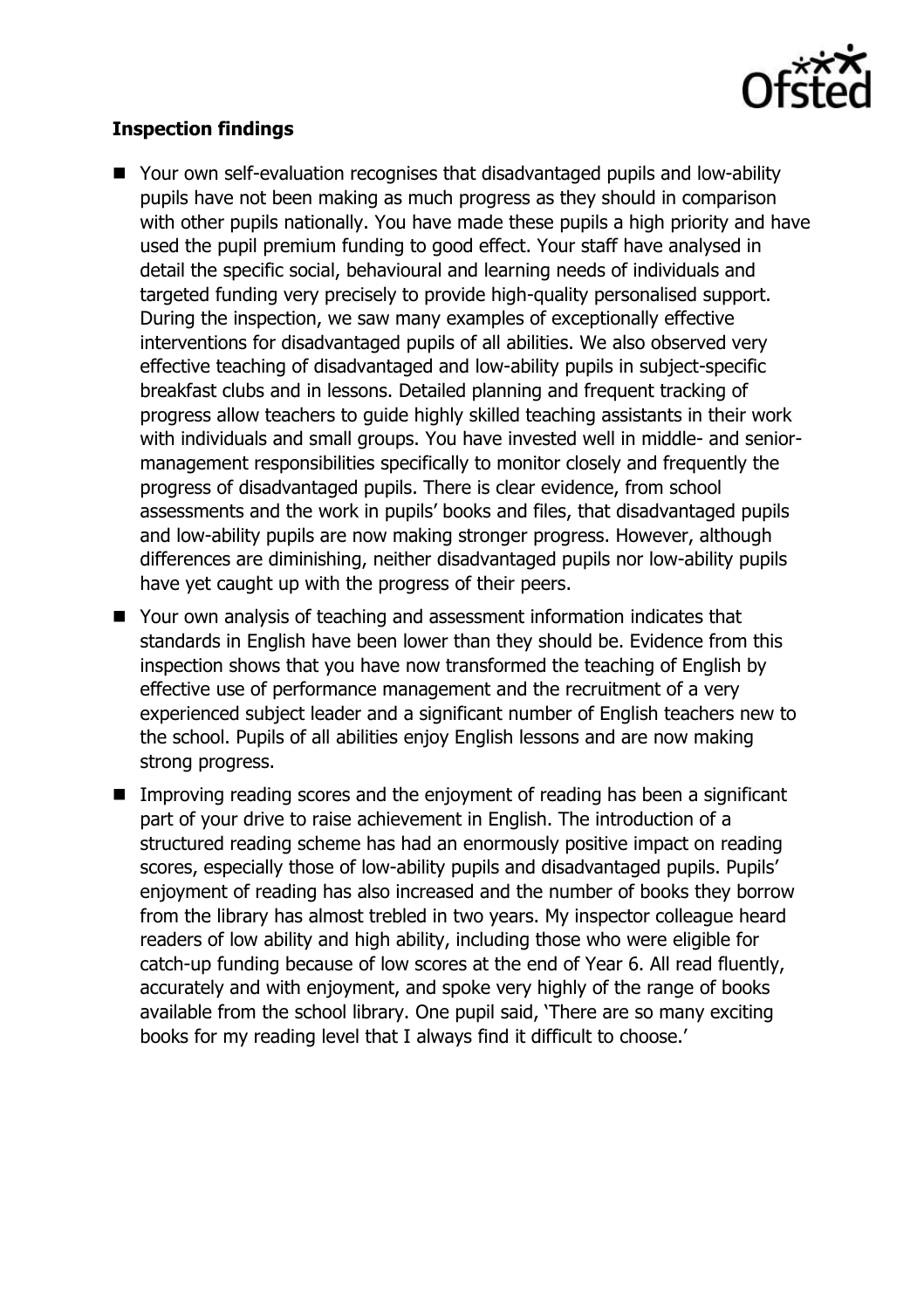

- The overall attendance of pupils in the school compares well with national figures but the overall attendance of disadvantaged pupils and pupils who have special educational needs and/or disabilities is very low. During the inspection, your staff provided very detailed evidence to show that most pupils within the latter two groups attend well. A relatively small number of pupils with individual medical, emotional or social needs have extremely low attendance, which has a disproportionately negative impact on overall figures. I scrutinised in detail case studies for every one of these pupils and they show that staff work well with external agencies to help individuals to return to school or to support them when they cannot attend. Nevertheless, there still remain some disadvantaged and low-ability pupils who could attend regularly but do not.
- Teachers are subject specialists who use their knowledge well to plan for pupils' progress. Inspectors saw many good examples of the highly effective application of the school's feedback policy requiring pupils to improve their work in response to teachers' comments. All staff have very high expectations of the presentation and accuracy of work which are, consequently, of a very high standard across the school. Teachers and teaching assistants expect pupils, including the least able, to organise files of work well for the purposes of revision. Staff generate very positive relationships with pupils and motivate them with frequent use of praise and humour.
- Students in the sixth form speak with confidence about their future plans and what they need to do to achieve them. They are very positive about their education at this school from Year 7 upwards and all speak very highly of the sixth-form provision. The scrutiny of students' work and lesson observations, which inspectors conducted jointly with one of your senior leaders, indicate that teaching in the sixth form is at least good and that teachers and careers advisers have guided students to follow appropriate courses either at school or at Blackpool and The Fylde College which is conveniently situated on the same site.

# **Next steps for the school**

Leaders and governors should ensure that:

- all pupils accept and follow the school's expectations of behaviour to avoid any disruption to learning
- $\blacksquare$  the momentum gained in improving the progress of low-ability and disadvantaged pupils is sustained to enable these pupils to catch up with others with similar starting points
- $\blacksquare$  the attendance of disadvantaged pupils and low-ability pupils increases to the level of their peers.